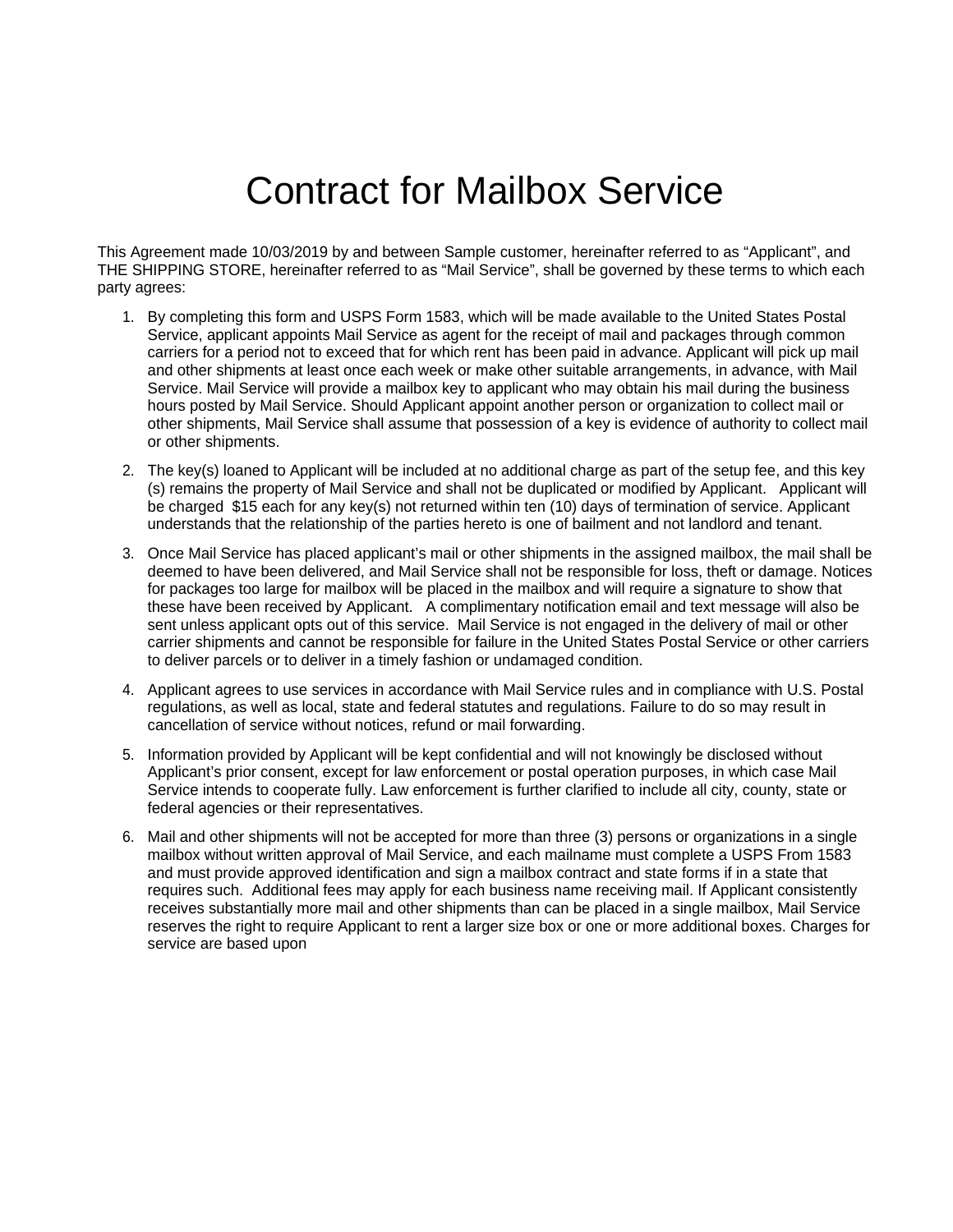average daily volume and activity. The rental rate per mailbox includes receipt of 15 accountable items per month after which a \$1 per item fee will be due.

 An unusually high volume of mail will result in either a higher fee being charged, or termination of the mail receiving service. Applicant further agrees that parcels delivered to this address for the Applicant will be delivered by common carrier only, that no truck line deliveries will be made, that parcels too large for mailbox will be retrieved within 24 hours after delivery, and that no hazardous or dangerous material will be delivered to Applicant. All items too large for applicants mailbox not collected within 3 business days of receipt will incur daily storage fees as follows: \$0.10/letter; \$0.25/pak; \$0.50/padded envelope; \$1.00/box; \$3.00/lg box; \$5.00/other. Failure to adhere to any of these parcel delivery stipulations will result in additional fees and/or termination of service.

- 7. Applicant agrees to protect, indemnify and hold harmless Mail Service from and against any and all claims, demands and causes of action of any nature whatsoever relative to use of Mail Service facilities or services.
- 8. Should Mail Service commit or fail to commit an act that results in disruption of service and Applicant thereby suffers a loss, Mail Service's liability shall be limited to not more that the rental fees paid by Applicant for service not yet received. Mail Service shall not be liable for incidental or consequential damages.
- 9. Per USPS regulations, accountable mail, including but not limited to certified, insured, or C.O.D. mail or parcels shall be accepted by Mail Service on the behalf of Applicant. Full, advance payment of C.O.D. charges must be made to Mail Service prior to acceptance of C.O.D. packages. Restricted delivery mail may be accepted with prior written permission on the Applicant's USPS from 1583 in block 5.
- 10. Mail Service fees are due and payable in advance and written notice thereof may be placed in Applicant's mailbox. No other notice will be required. Failure to pay such fees when due may result in disruption or cancellation of services. Mail Service does not prorate fees and does not provide refunds in the event of cancellation by Applicant or Mail Service.
- 11. In accordance with POM 612.14 Applicant shall use only the address designation "PMB" to designate their address in a three line format. NO OTHER DESIGNATION IS VALID. Specifically excluded is the use of suite, apt., dept., or other designators for the Applicant's mailbox. The U.S. Postal Service may refuse to deliver any piece of mail that does not include the PM designation. Applicant is responsible for notifying correspondents of the correct address. The address to be used by Applicant for the purpose of receiving mail must conform to Postal Regulation. (DMM 1.8.2 e-g).

John Doe

8000 Research Forest Dr. Ste 115 PMB 000

The Woodlands, TX 77382

12. Upon termination of services by Mail Service or failure to pay rent in advance by Applicant, Mail Service shall not make Applicant's mail available without payment theretofore. Applicant understands that the United States Postal Service will not forward or return mail without payment, and will not accept a Change of Address. At termination of service, Applicant, if it wishes mail forwarded after that date, shall provide Mail Service with a forwarding address and pay the required fees. In the event Applicant fails to do this, Mail Service will accept mail for 180 days after termination and handle such mail in accordance with USPS DMM 508 1.8.3 regulations.